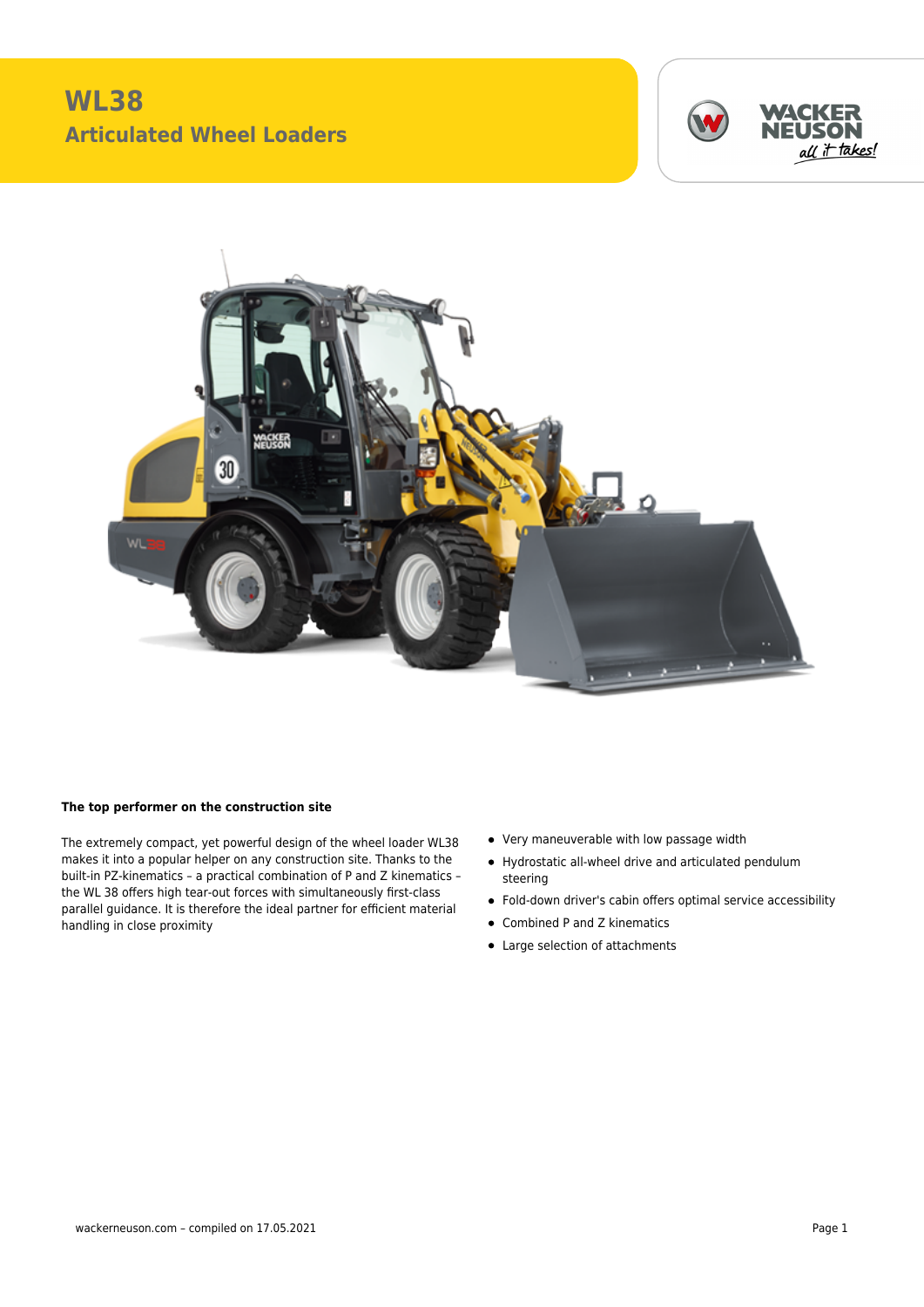## WL38 Technical specifications

|                                                                  | standard engine                          | optional engine*                         |
|------------------------------------------------------------------|------------------------------------------|------------------------------------------|
| <b>Engine / Motor</b>                                            |                                          |                                          |
| Engine / Motor manufacturer                                      | Deutz                                    | Deutz                                    |
| Engine / Motor type                                              | TD 2.9 L4 S5                             | TCD 2.9 L4 S5                            |
| Cylinder                                                         | $\overline{4}$                           | $\overline{4}$                           |
| Engine performance kW                                            | 45                                       | 55.4                                     |
| at rpm maximum rpm                                               | 2,300                                    | 2,300                                    |
| Displacement cm <sup>3</sup>                                     | 2,900                                    | 2,900                                    |
| Coolant type                                                     | Water                                    | Water / charge air                       |
| Exhaust after treatment                                          | $DPF + DOC$                              | DOC+DPF                                  |
| Emission standards stage                                         | ${\sf V}$                                | $\mathsf V$                              |
| <b>Electrical system</b>                                         |                                          |                                          |
| Operating voltage V                                              | 12                                       | 12                                       |
| Battery Ah                                                       | 95                                       | 95                                       |
| Alternator A                                                     | 95                                       | 95                                       |
| Weights                                                          |                                          |                                          |
| Operating weight kg                                              | 4,200                                    | 4,300                                    |
| Tipping load with bucket - machine straight kg                   | 2,983                                    | 3,719                                    |
| Tipping load with bucket - machine at angle kg                   | 2,494                                    | 3,113                                    |
| Tipping load with pallet fork - machine straight kg              | 2,570                                    | 3,170                                    |
| Tipping load with pallet fork - machine at angle kg              | 2,173                                    | 2,662                                    |
| Vehicle data                                                     |                                          |                                          |
| Bucket capacity standard bucket m <sup>3</sup>                   | 0.6                                      | 0.6                                      |
| <b>Traction drive</b>                                            | Hydrostatic via universal joint<br>shaft | Hydrostatic via universal joint<br>shaft |
| Axles                                                            | PA1200                                   | PA1200                                   |
| Drivers cab                                                      | Cabin                                    | Cabin                                    |
| Speed (optional) km/h                                            | $0-20(28)$                               | $0-20(28)$                               |
| Speed Level                                                      | $\mathbf{2}$                             | $\overline{2}$                           |
| Standard tires                                                   | 15.5/55 R 18 EM ET0                      | 425/55 R 17 AS ET-40 Alliance<br>570     |
| <b>Hydraulic system</b>                                          |                                          |                                          |
| Driving hydraulics - operating pressure bar                      | 445                                      | 445                                      |
| Operating hydraulics - operating pressure bar                    | 210                                      | 210                                      |
| Operating hydraulics - discharge capacity l/min                  | 56                                       | 56                                       |
| Operating hydraulics - discharge capacity (optional up to) l/min | 116                                      | 116                                      |
| <b>Filling capacities</b>                                        |                                          |                                          |
| Fuel tank capacity                                               | 65                                       | 65                                       |
| Hydraulic oil tank I                                             | 50                                       | 50                                       |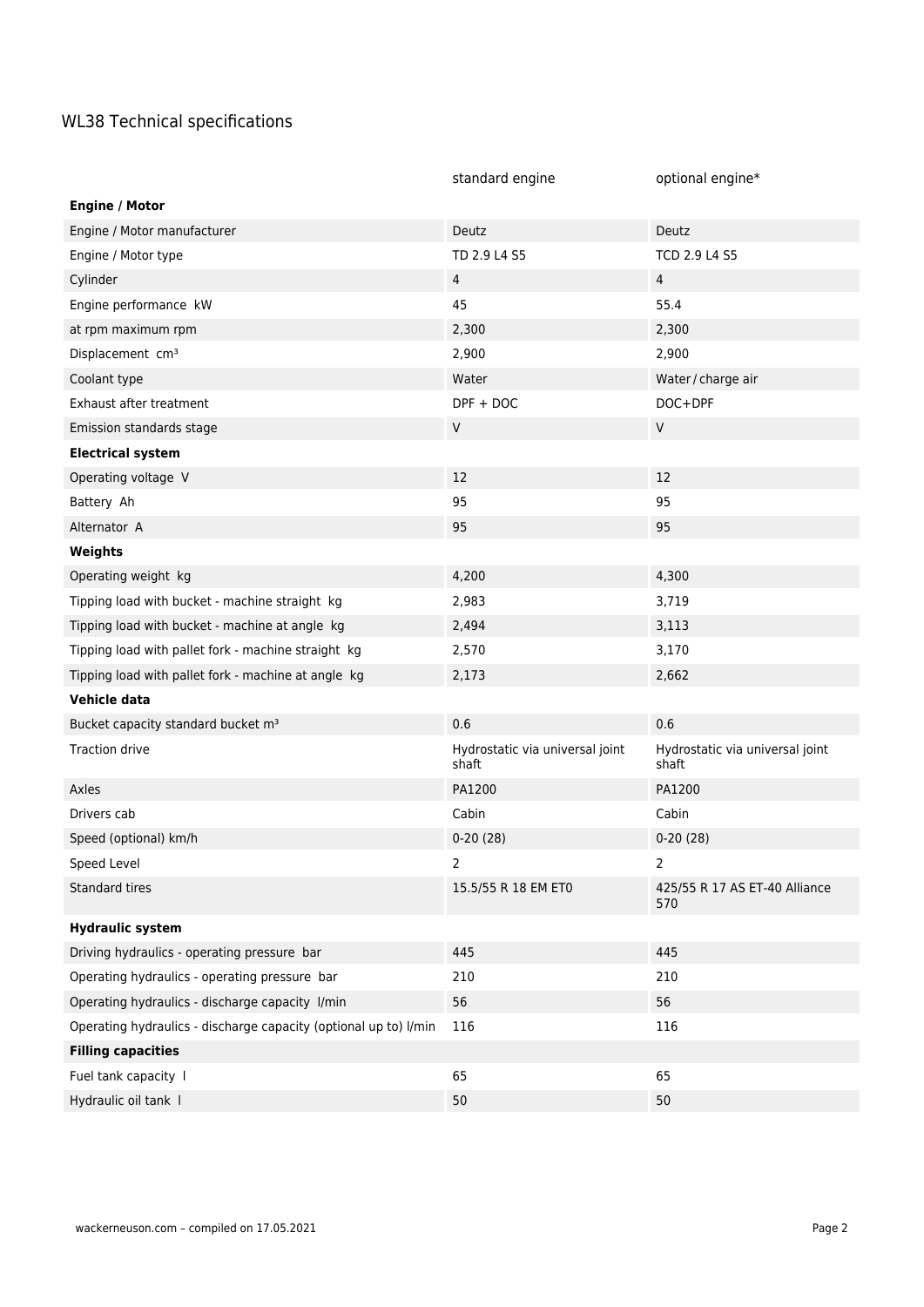|                                          | standard engine | optional engine* |
|------------------------------------------|-----------------|------------------|
| <b>Sound level</b>                       |                 |                  |
| Guaranteed sound power level LwA dB(A)   | 101             | 101              |
| Specified sound pressure level LpA dB(A) | 78              | 78               |

Standard bucket = digging bucket, 1,650 mm width

Tipping load calculation according to ISO 14397-EN474-3

\*Equipment version (large cabin, counterweight floor plate 122 kg, tires 425/55 R 17 AS ET0 Alliance 570)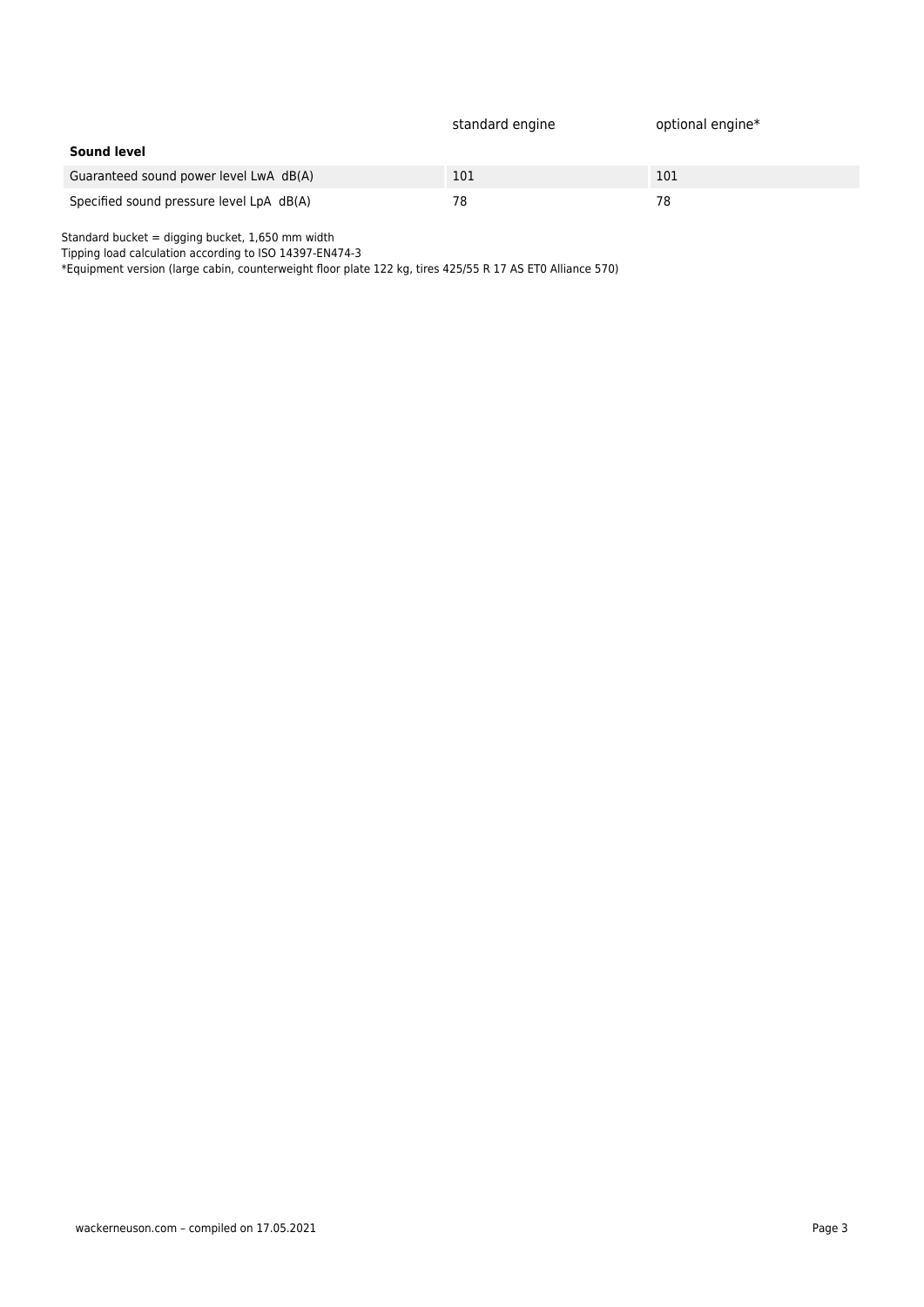## WL38 Dimensions



|   | Standard tires                          | 15.5/55 R 18 EM ET0 |
|---|-----------------------------------------|---------------------|
| Α | Overall length                          | 5,138 mm            |
| B | Overall length without bucket           | 4,344 mm            |
| C | Bucket pivot point to axle center       | 675 mm              |
| D | Wheelbase                               | 2,045 mm            |
| Е | Rear overhang                           | 1,516 mm            |
| F | Height With cabin                       | 2,371 mm            |
| F | Height with high cabin                  | 2,548 mm            |
| H | Seat height                             | 1,204 mm            |
|   | Total operating height                  | 3,828 mm            |
| Κ | Stroke height max. - bucket pivot point | 3,251 mm            |
| L | Overhead loading height                 | 2,892 mm            |
| M | Dump height max.                        | 2,379 mm            |
| N | Range with M                            | 155 mm              |
| O | Scraping depth                          | 120 mm              |
| P | Overall width                           | 1,570 mm            |
| Q | Track width                             | 1,200 mm            |
| S | Ground clearance                        | 312 mm              |
| Т | Radius maximum                          | 3,652 mm            |
| U | Radius at outer edge                    | 3,317 mm            |